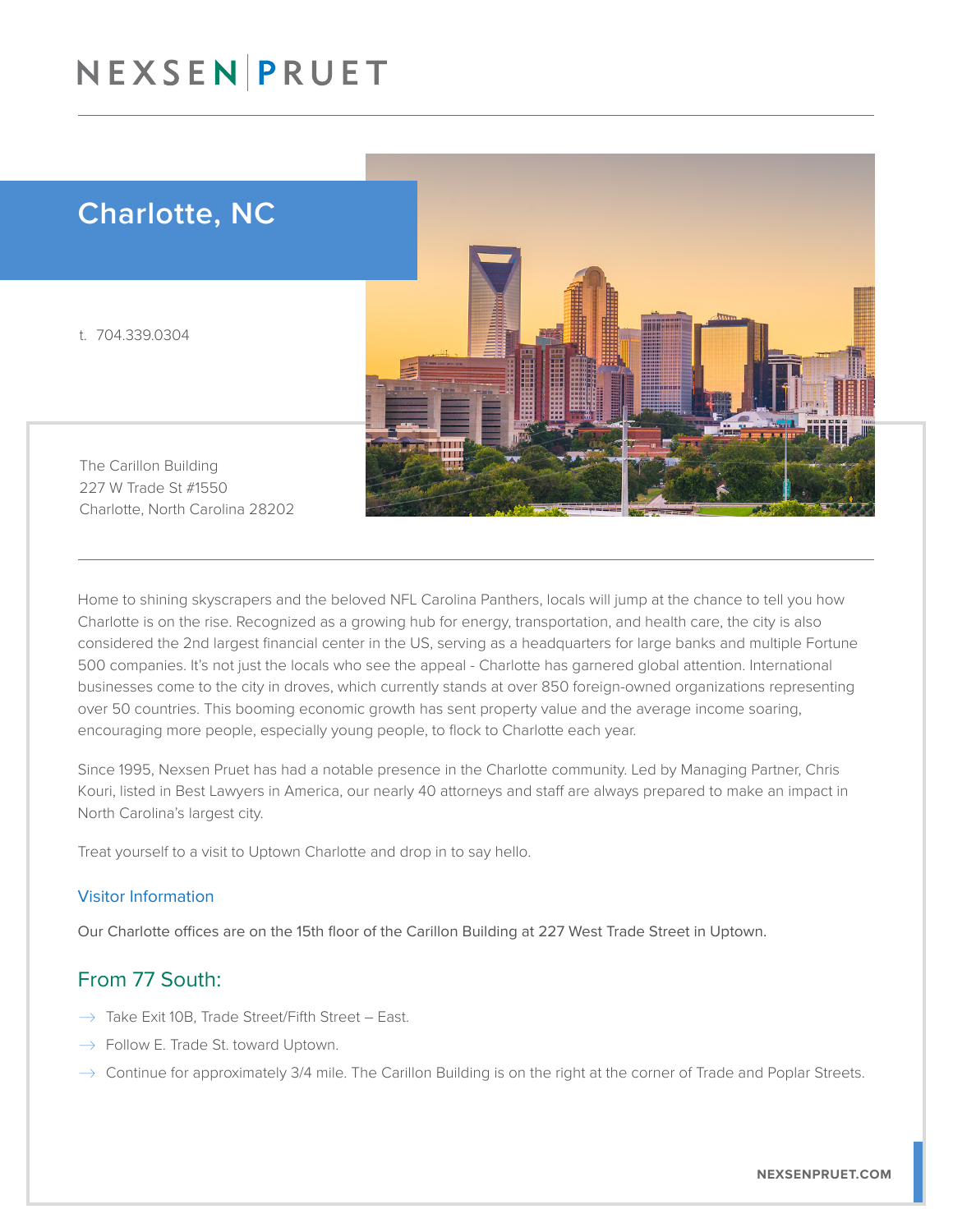## NEXSEN PRUET

To park in the garage-

- $\rightarrow$  Pass the Carillon Building
- $\rightarrow$  Turn right at next intersection S.Church St.
- $\rightarrow$  Turn right at next intersection W. 4th St.
- $\rightarrow$  The public parking garage entrance is on the right.

### From 77 North:

- $\rightarrow$  Take Exit 10, the Trade Street / Fifth Street.
- $\rightarrow$  Turn right on E. Trade St. toward Uptown.
- $\rightarrow$  Continue for approximately 1/2 mile. The Carillon Building is on the right.

To park in the garage-

- $\rightarrow$  Pass the Carillon Building
- $\rightarrow$  Turn right at next intersection S.Church St.
- $\rightarrow$  Turn right at next intersection W. 4th Street.
- $\rightarrow$  The public parking garage entrance is on the right.

### From 277 (John Belk Freeway):

- $\rightarrow$  Take the College Street Exit and continue toward Uptown.
- $\rightarrow$  Turn left onto Trade Street.
- $\rightarrow$  The Carillon building is on the left at the corner of Trade and Poplar Streets.

To park in the garage-

- $\rightarrow$  Turn left onto S. Church St.
- $\rightarrow$  Turn right at next intersection W. 4th Street.
- $\rightarrow$  The public parking garage entrance is on the right.

### From I-85:

- $\rightarrow$  Take I-77 South
- $\rightarrow$  Take Exit 10B, Trade Street/Fifth Street East.
- $\rightarrow$  Follow E. Trade St. toward Uptown.
- $\rightarrow$  Continue for approximately 3/4 mile. The Carillon Building is on the right.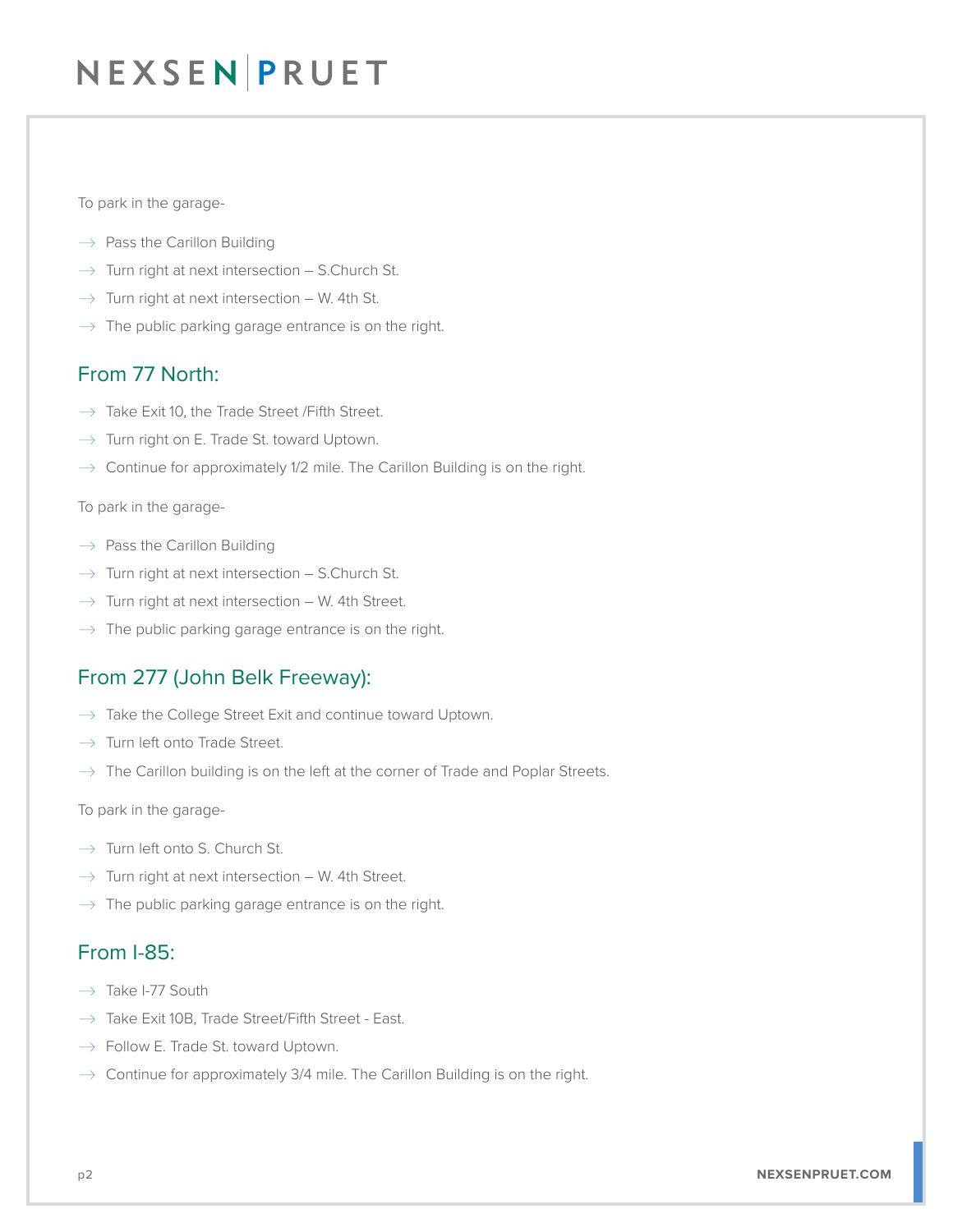## NEXSEN PRUET

To park in the garage-

- $\rightarrow$  Pass the Carillon Building
- $\rightarrow$  Turn right at next intersection S.Church St.
- $\rightarrow$  Turn right at next intersection W. 4th Street.
- $\rightarrow$  The public parking garage entrance is on the right.

### From Charlotte Douglas International Airport:

- $\rightarrow$  Take Billy Graham Parkway to I-77 North.
- $\rightarrow$  Take Exit 10, the Trade Street / Fifth Street.
- $\rightarrow$  Turn right on E. Trade St. toward Uptown.
- $\rightarrow$  Continue for approximately 1/2 mile. The Carillon Building is on the right.

To park in the garage-

- $\rightarrow$  Pass the Carillon Building
- $\rightarrow$  Turn right at next intersection S.Church St.
- $\rightarrow$  Turn right at next intersection W. 4th Street.
- $\rightarrow$  The public parking garage entrance is on the right.

#### News

News of Nexsen Pruet's growth in the Charlotte market picked up by *Law.com's Daily Report*

Media Mention, *Law.com - Daily Report*, 06.02.2022 Nexsen Pruet Ranked Highly Again In Chambers USA: America's Leading Lawyers

Firm News, 06.02.2022 Nexsen Pruet Welcomes Seven New Lawyers to Charlotte Office

Firm News, 05.25.2022 Nexsen Pruet Website Awarded MarCom's 2021 Platinum Award

Media Mention, 01.2022 Eleven Nexsen Pruet Attorneys Listed in 2022 Legal Elite of North Carolina

Firm News, 01.2022 Yolanda Brisco Selected to Charlotte Business Journal's 2021 40 Under 40

News from Nexsen Pruet, *Charlotte Business Journal*, 08.23.2021